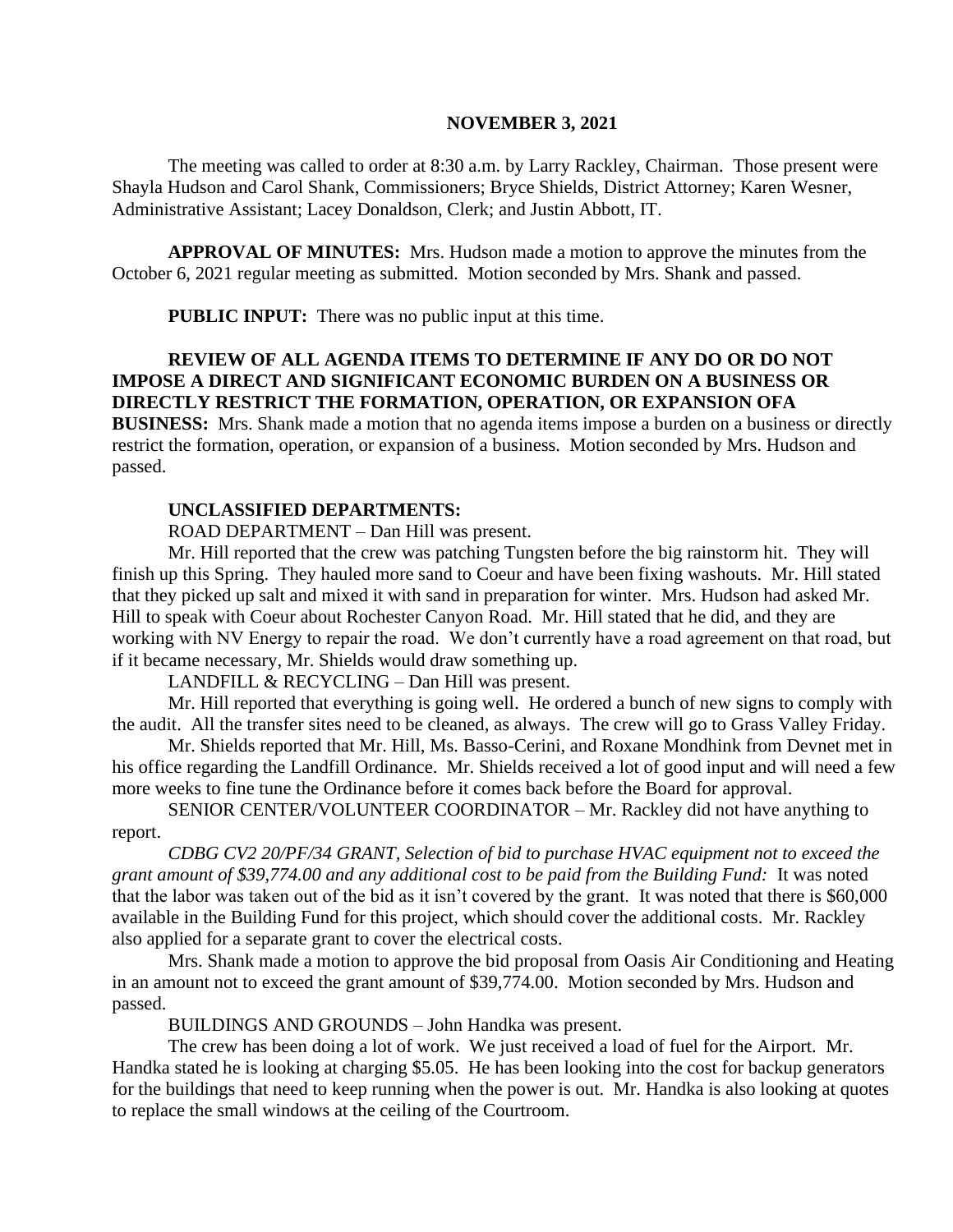## PERSHING COUNTY FIRE/AMBULANCE –

*LOVELOCK FIRE AND AMBULANCE:* Chief Wilcox reported that they had about 33 calls within the last 30 days. They had CPR training last night. Five people will be attending the EMS Conference in Utah. Chief Wilcox asked where the County was at with the job description, etc for the EMS Coordinator. He also asked about bids from different ambulance services. Mr. Shields is still working on it. Chief Wilcox stated that this has been talked about for over a year; he put a new ambulance and additional staff in his budget, but has seen no movement. Mr. Shields stated that the County has approved hiring a full-time person, but the job description was inadequate and is being worked on. Mr. Shields also stated that these items need to be put on the agenda if the Board wants to discuss them. Chief Wilcox stated that they have operated the Fire Department for years as volunteers and he has sat and watched while the Sheriff's office and Buildings and Grounds budgets have increased. Mr. Shields stated that the EMS budget has increased as well. Mrs. Shank also stated that if the ambulance billing was being done properly, we would have had higher revenue to support additional increases. She submitted the renewal for Medicaid, when it could have easily been done by the EMS Coordinator, as it was in the past.

Chief Wilcox also reported that Firefighter I testing was done about two weeks ago, and 2 out of 8 passed.

Mike Heidemann reported that they continue doing fire inspections. He needs to meet with the City, so they can continue doing them within City limits. He also asked that the County check to see if they have adopted the 2018 Fire Codes. The Board believes it has been done, but will double check.

*REQUEST FOR HIGHER HOTEL ROOM RATE FOR EMS CONFERENCE IN PROVO, UT, NOVEMBER 10-13, 2021:* Mrs. Shank made a motion to approve the higher hotel room rate for the EMS Conference in Provo, Utah, November 10-13, 2021 as presented. Motion seconded by Mrs. Hudson and passed.

The EMS Coordinator position was discussed more. Mrs. Childs stated that the current EMS Coordinator is paid through the City and they bill us for our portion. Mrs. Shank stated that she would also like to see monthly reports from this position. Mrs. Shank also asked if Chief Wilcox worked with Mrs. Wesner after the last meeting on the job description. He stated that he did not as he didn't have a problem with how it was written.

COMMUNITY CENTER – Dianna Munden was present.

Ms. Munden stated that she has booked several smaller events, baby showers, etc. The Memorial Service for Deputy Poffenroth is November 13<sup>th</sup>. Ms. Munden stated that she would like some more training on the voucher system. Mrs. Childs will work with her when she is ready. It was noted that her office hours are 10-2, Monday – Friday. Mrs. Hudson asked if there are a lot of Holiday bookings. December is pretty open still. There are a few events scheduled.

COOPERATIVE EXTENSION / 4-H PROGRAM – Steve Foster was present.

*Request to advertise/hire Administrative Clerk I/II position due to up-coming retirement vacancy:* Mr. Foster stated that Mrs. McKay will be retiring the beginning of January. He also stated that he will probably be terminated the end of the year, due to vaccination requirements. Mrs. Shank stated that Cooperative Extension would like to take back over administration of the Administrative Clerk positions. She asked that Mr. Foster forward Mrs. McKay's letter to them and request the position be filled. Mr. Foster also reported that 4-H has been busy, the held a Halloween party. Mr. Foster is teaching pesticide training today.

Mrs. Shank made a motion to request that UNR advertise and hire to fill the upcoming vacancy in the Administrative Clerk position. Motion seconded by Mrs. Hudson and passed.

IT DEPARTMENT – Justin Abbott was present.

Mr. Abbott reported that he has moved into his new office at 340 Main Street. He still needs some shelving, and he is working with the Recorder's office to update the Amazon account with his new address. He has been dealing with some issues due to the recent power outages. We lost a battery back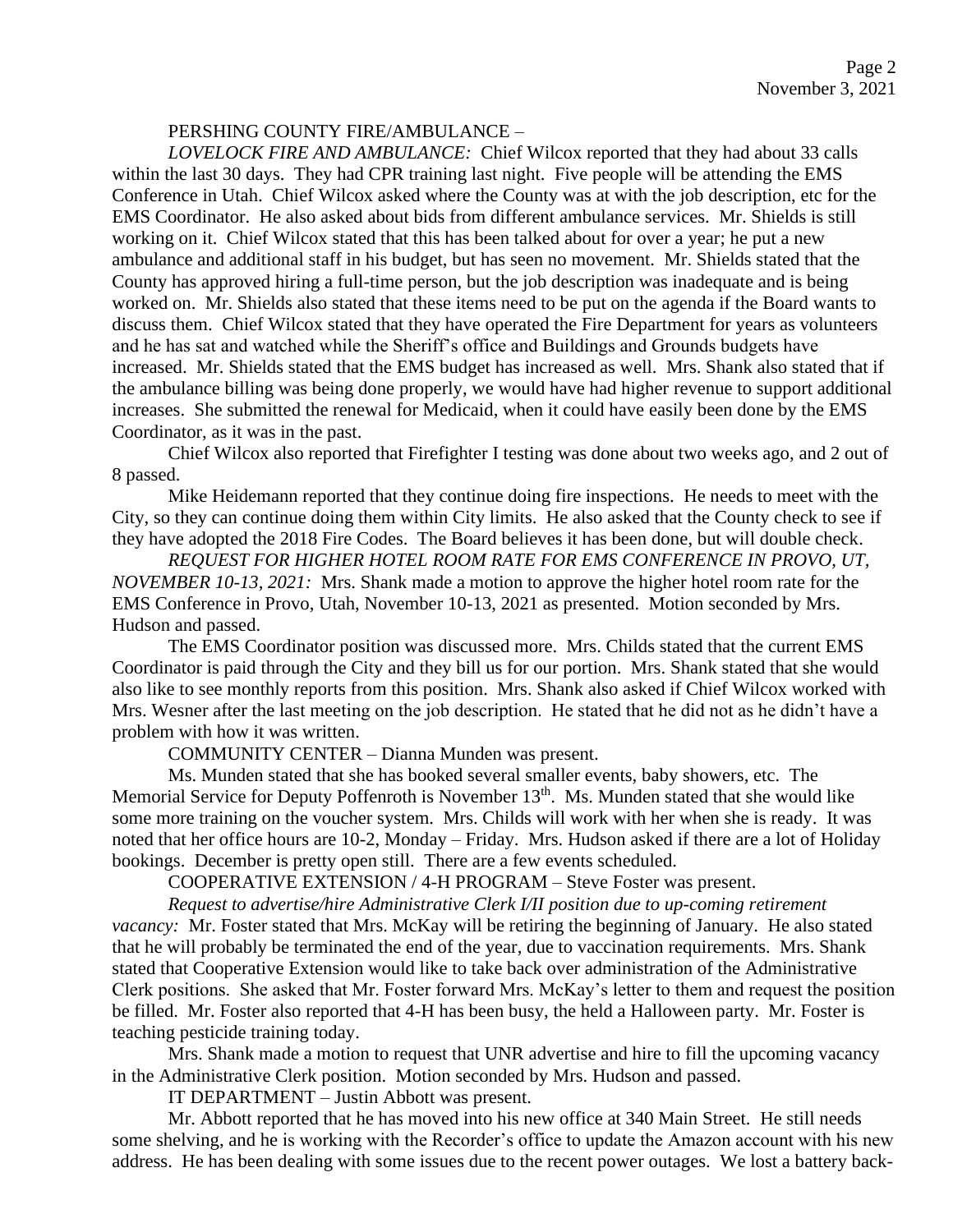up, so he will be installing a new one on Monday. This may cause some down time at the Admin Building. There has also been an issue with a few departments phones not working. The intercom system is working, but they are not receiving calls, so he has a ticket in to AT&T. Mr. Abbott is looking at installing equipment for the new phone system next week. Employees will have two phones while the porting is occurring. Mr. Abbott will be working over the Veteran's Day Holiday to perform some of these tasks to minimize interruptions to departments.

ECONOMIC DEVELOPMENT – Mrs. Hudson reported that Heidi is attending the WNDD retreat today. West Coast Salmon has pulled their first permit. Mrs. Shank and Mr. Rackley both attended the Futures Conference, which was excellent.

PUBLIC DEFENDER – Mr. Cochran submitted a written report.

Later in the meeting, Mr. Cochran came in and gave a report. He has one new case for last month, which is a pretty serious case from the prison. He believes the low case number is a direct reflection of the staffing struggles of the Sheriff's office. Mr. Cochran also reported that he has a handle on the State Indigent Defense reporting.

# **ELECTED DEPARTMENTS:**

LACEY DONALDSON, CLERK-TREASURER – Mrs. Donaldson did not have anything to report.

*Approval of corrections/changes to the Tax Roll:* Mrs. Donaldson gave the Board one correction for APN #011-240-03, Lunn.

Mrs. Shank made a motion to approve the correction to the Tax Roll as presented. Motion seconded by Mrs. Hudson and passed.

RENE CHILDS, RECORDER-AUDITOR – Mrs. Childs gave the Board the month end reports. She hasn't heard from the auditors yet, but we should have their report soon.

BRYCE SHIELDS, DISTRICT ATTORNEY – Mr. Shields reported that he is conducting interviews tomorrow for the Deputy Public Guardian position. He has two applicants. Mr. Shields thanked Mrs. Wesner for participating on the interview panel. He also stated that the FCC still has funding available if other departments need help. The Library and Senior Center were mentioned. Mr. Shields also reported that he would like to approach the non-successful candidate for the Deputy Public Guardian position and see if they would be interested in another position. If so, an item would be put on the next agenda. Mr. Shields stated that his office is one of the offices with the phones not working, so they are using their personal cell phones.

Mr. Shields spoke about the comments made earlier in the meeting by the Fire Chief. Mr. Shields stated that he respects the services they provide and doesn't want to create an antagonistic relationship with them, but the Board needs to explore all options and not just jump to make decisions. Further conversations with the City of Lovelock are needed. Mrs. Donaldson also stated that she is offended by her office being blamed for certain contracts expiring.

**PROCLAMATIONS AND AWARDS:** YEARS OF SERVICE CERTIFICATE/PIN FOR KEVIN MACHADO, 15 YEARS – Mr. Machado was not present, but Mr. Rackley will deliver his Certificate and Pin and pass on the Board's congratulations.

**DERBY FIELD AIRPORT:** Mr. Rackley reported that they had a meeting last week. Hugh Montrose, a board member, stated that they discussed various options for future upgrades, including the upgrade to the water line. Mr. Rackley contacted Farr West. They are still working on their report. Mrs. Shank asked if the Advisory Board reviewed the hanger agreements at their meeting. Mr. Montrose stated that they are still looking at them. Mrs. Hudson asked how the gate is working. Mr. Rackley stated that he reset it on Sunday after the power outages and it is working.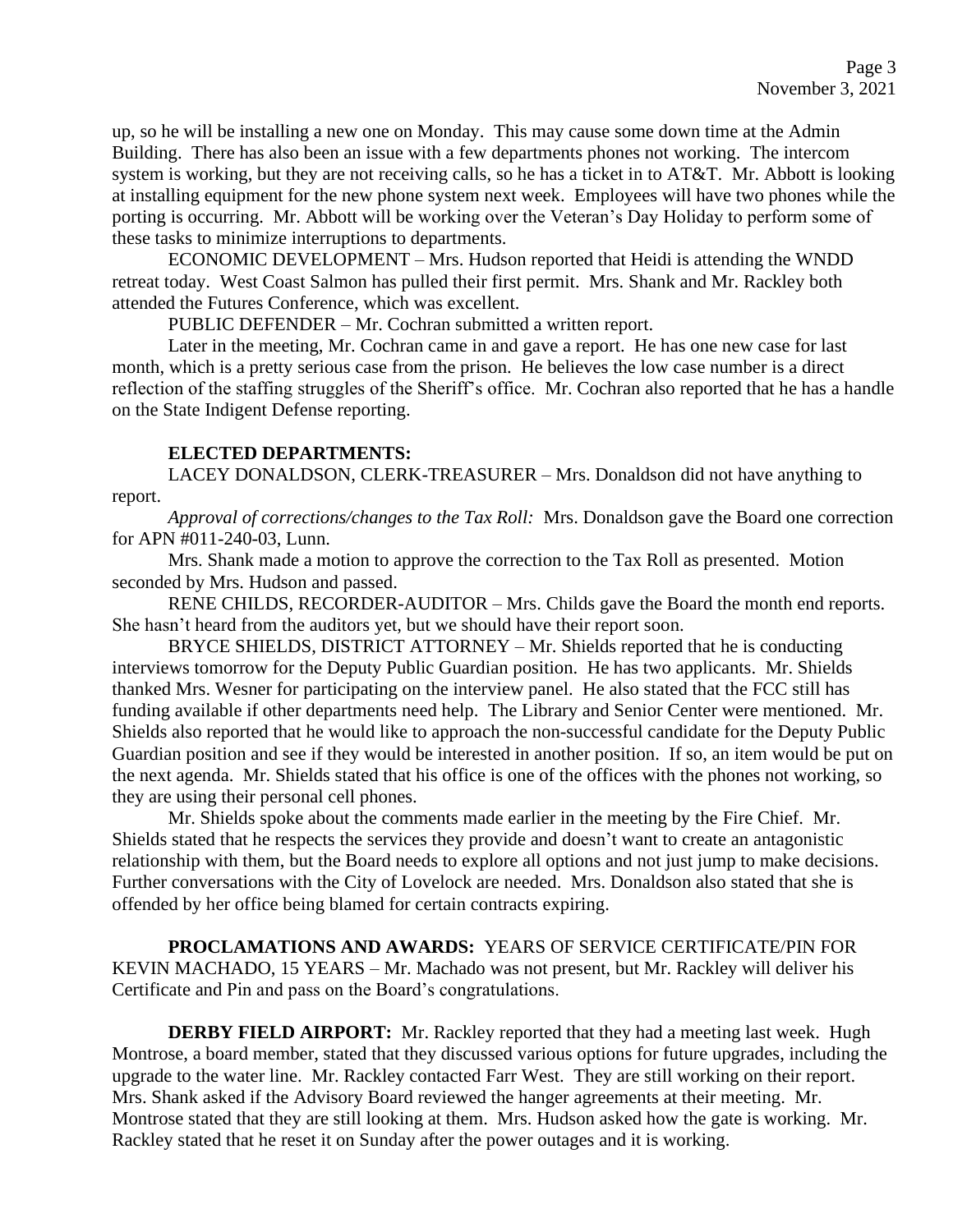**REPORT FROM LEGAL COUNSEL:** Mr. Shields did not have anything further to report.

**REPORT FROM ADMINISTRATIVE ASSISTANT / HR REP:** Mrs. Wesner did not have anything to report.

**CORRESPONDENCE:** There was no additional correspondence.

**PUBLIC HEARING ON PROPOSED ORDINANCE #350:** As Mr. Shields mentioned earlier, this item will be postponed until a later date so he can continue working with Devnet and the Assessor's office regarding implementation.

**UPDATE FROM EMERGENCY MANAGEMENT RELATING TO COVID-19; LIST OF PROPOSED PROJECTS, PRIORITIZING AND CHANGING/AMENDING THE PROJECTS ALLOCATION OF THE COVID-19 AMERICAN RESCUE PLAN FUDNING FOR PERSHING COUNTY IN THE AMOUNT OF \$1,306,252.00:** A public hearing has been set for the December 1, 2021 Commission meeting.

The meeting recessed at 9:41 a.m. for a Litigation meeting and reconvened at 9:53 a.m.

**SHERIFF'S DEPARTMENT:** Sheriff Allen reported that they have 10 inmates in custody. He has given two conditional offers of employments for the open deputy positions. Sheriff Allen received the report from the architect for the new layout and cost analysis for the Jail. Sheriff Allen also reported that he is hoping to open the office back up next week. They have been closed due to COVID related staffing issues and such.

## **UNCLASSIFIED DEPARTMENTS, CONT.D:**

SENIOR CENTER – Gisele Cannales was present.

Ms. Cannales stated that things are going well. The November menu is posted. She informed the Board that they will be having one meal a week that is the same every week, for example: Kelli's hamburgers. The Seniors seem to be liking the food changes. They held a Halloween costume contest, with a few participants. Ms. Cannales stated that she has been contemplating picking up the seniors to take to the Senior Food truck and then having an extra activity at the Center afterwards. Mrs. Shank asked about breakfast in November. They did have a breakfast in October with 20-25 people attending. Breakfast was held from 7:30 a.m. till 9 a.m. For November it will be November 19<sup>th</sup>.

**PLANNING & BUILDING DEPARTMENT / IMLAY WATER:** James Evans was present. Mr. Evans gave the Board his monthly reports. There is a Planning Commission meeting tonight to consider a Special Use Permit for the City and a Parcel Map in the County. Mr. Evans spoke with Farr West about replacing the tank in Imlay and the cost is more significant than he first thought. Once he has a rough estimate, he will pass it on to the Board. Mrs. Hudson asked if more people were moving into Imlay. Mr. Evans stated not currently.

DISCUSS EXISTING GOALS OF THE PERSHING COUNTY MASTER PLAN AND DEVELOPMENT CODE WITH STANTEC ENGINEERING CONSULTANT CYNTHIA ALBRIGHT AND MODIFICATION IF NECESSARY – Cynthia Albright from Stantec Engineering was present and gave a presentation to the Board with a timeline to move forward with updating the Plan.

Mr. Shields stated that he had previously spoken to Mr. Evans about having Ms. Christofferson do the Planning Commission meeting minutes. She will be able to start as soon as they have the new person in the office, probably December.